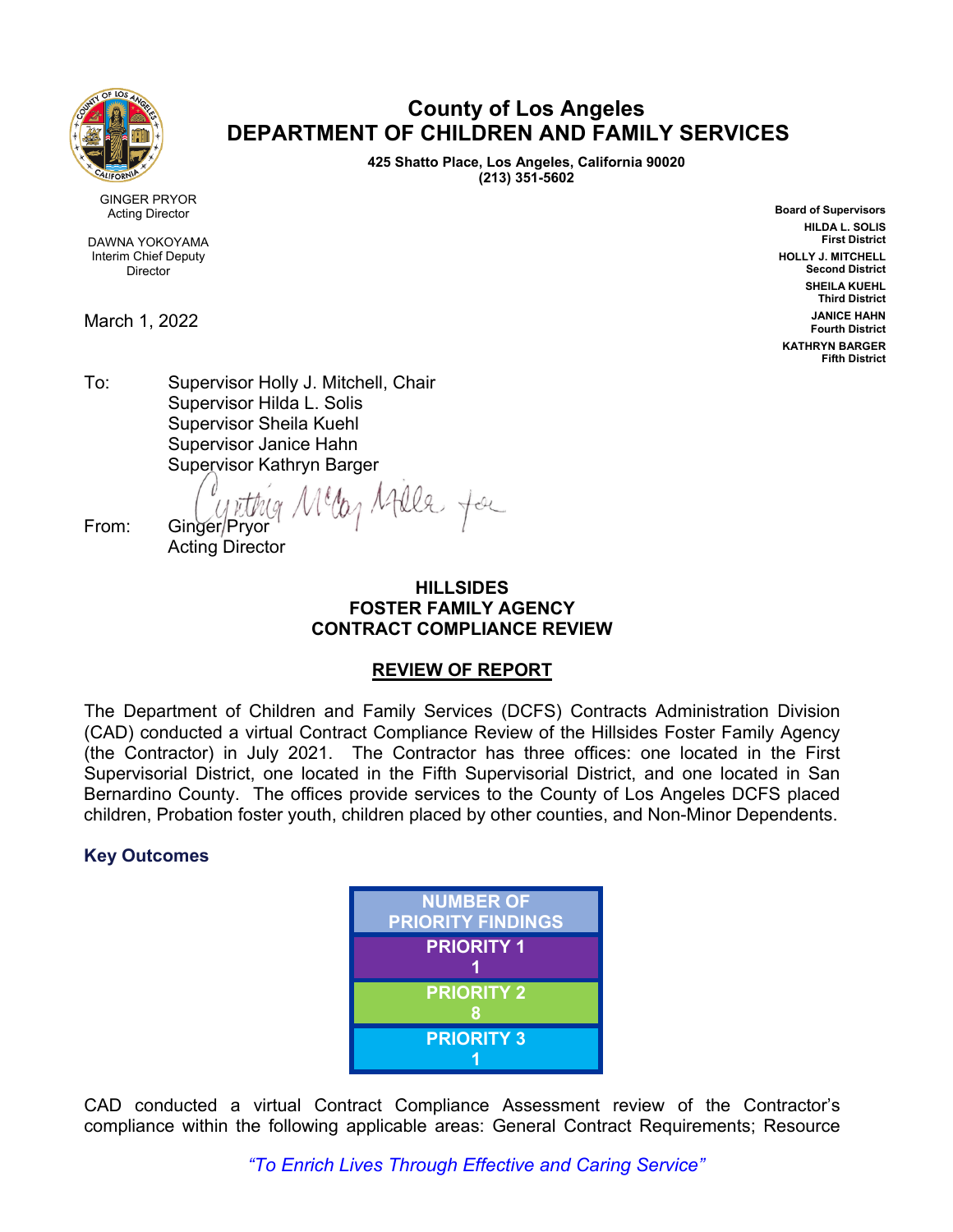Each Supervisor March 1, 2022 Page 2

Family Home (RFH) Requirements; Facility and Environment; Engagement and Teamwork; Needs and Services Plans; Permanency; Education and Independent Living Program Services; Health and Medical Needs; Personal Rights and Social/Emotional Well-Being; Personal Needs/Survival and Economic Well-Being; and Personnel Files.

The Contractor was in full compliance with 3 of 11 applicable areas of CAD's Contract Compliance Review: Engagement and Teamwork; Permanency; and Health and Medical Needs.

For the purpose of this review, ten DCFS placed children were selected for the sample. CAD reviewed the files of the ten selected children and virtually interviewed seven children to assess the level of care and services they received, two children (ages 15 and 16 years old) were on an extended visit outside of the State. One child whose file had been reviewed was discharged on August 13, 2021, prior to the interviews being conducted. An additional four discharged children files were also reviewed to assess the Contractor's compliance with permanency efforts.

CAD reviewed three RFH files and five staff files for compliance with Title 22 Regulations and County contract requirements. CAD also conducted telephonic interviews with staff and the Resource Family Parents (RFPs). To assess the quality of care and supervision provided to the placed children, DCFS also conducted virtual site visits at the Contractor's location and the RFHs.

CAD noted findings in the areas of:

Priority 1

- Facility and Environment
	- $\circ$  Common areas were not safe and well maintained; there was a discrepancy in the reporting and documentation of an air gun in the resource foster home.

#### Priority 2

- General Contract Requirements
	- o Special Incident Reports were not properly reported timely in the iTrack system.
- Resource Family Home Requirements
	- $\circ$  The alternative caregiver in the home had not received the required tuberculosis screening.
- Education and Independent Living Plan Services
	- o The FFA did not document its efforts to provide eligible children with Youth Development Services (YDS)/Independent Living Program Services (ILP)/or vocational training programs, if appropriate, nor did it document barriers to acquiring services.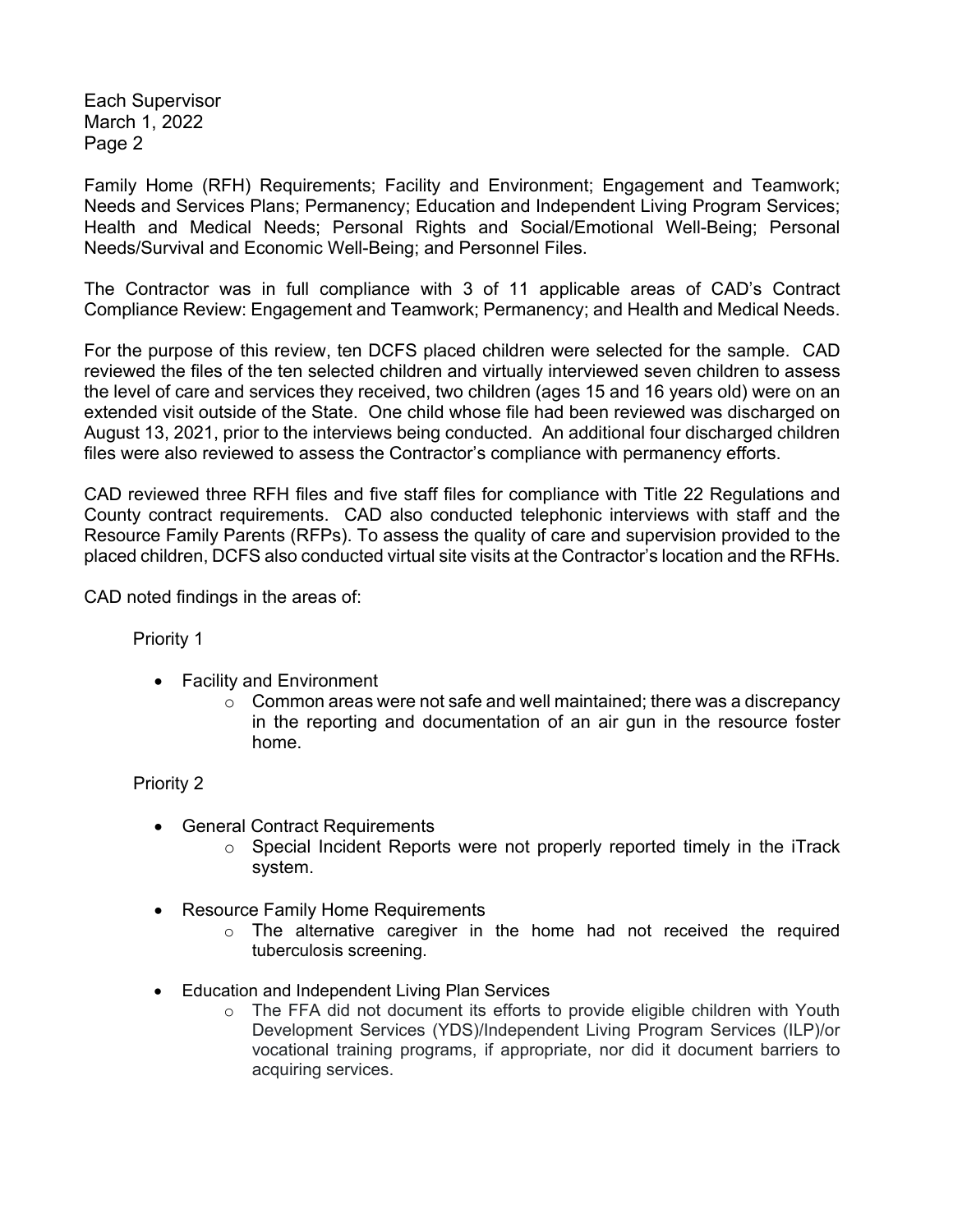Each Supervisor March 1, 2022 Page 3

- Personal Rights and Social/Emotional Well-Being
	- o Children were not offered to participate in mentorship programs when applicable.
- Personal Needs/Survival and Economic Well-Being
	- o The FFA did not ensure that children were encouraged and supported by the RFPs in keeping a life-book
	- o Not all children received all weekly allowances timely.
	- $\circ$  One child was not free to spend allowances on appropriate purchases.
- Personnel Files
	- o One employee did not complete one of the required annual trainings.

#### Priority 3

- Needs and Services Plans (NSPs)
	- o NSPs were not completed accurately and comprehensively.

On September 2, 2021, the Children Services Administrator teams from DCFS' CAD and the Out-of-Home Care Management Division held an exit conference with the Contractor's representatives.

The Contractor's representatives agreed with the review findings and recommendations, and were receptive to implementing systemic changes to improve the Contractor's compliance with regulatory standards.

The Contractor provided the attached approved Corrective Action Plan addressing the noted findings in this compliance report.

If you have any questions, your staff may contact me or Aldo Marin, Board Relations Manager, at (213) 351-5530.

GP:KDR LTI:amt

#### **Attachments**

c: Fesia Davenport, Chief Executive Officer Arlene Barrera, Auditor-Controller Dr. Adolfo Gonzales, Chief Probation Officer Public Information Office Audit Committee Stacey R. Roth, LCSW, President and Chief Executive Officer Kellee Coleman, Regional Manager, Community Care Licensing Division Monique Marshall-Turner, Regional Manager, Community Care Licensing Division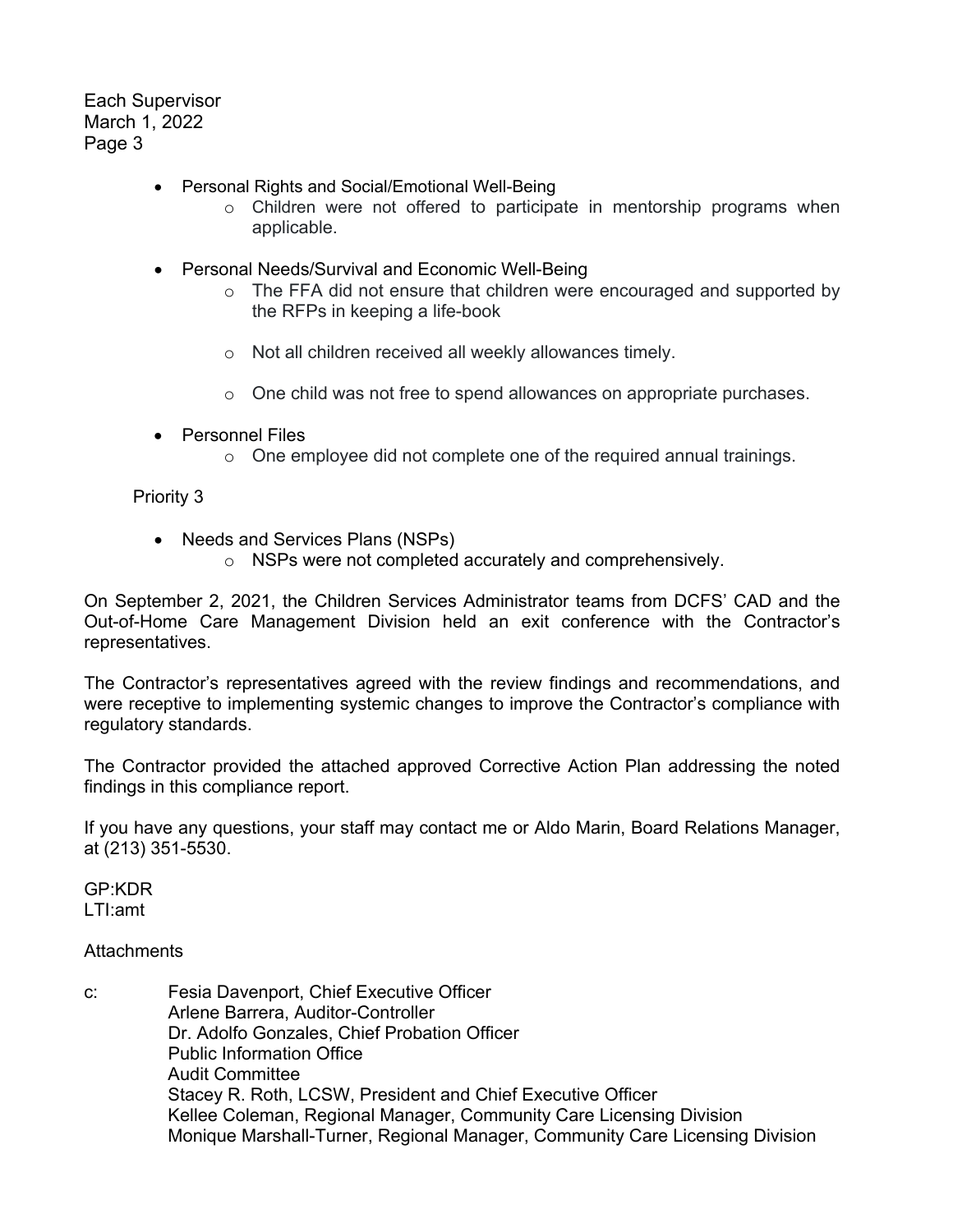

https://cmrs.dcfs.lacounty.gov/ExitSummaryPage 1/8

# **General Contract**

### Special Incident Reports are properly documented.

Properly cross-reported in the I-Track system(Contract, Exhibit A-5, SOW, Part B, Section 10.4)

# 1. Explain the Cause.

Resource parent failed to report incident within twenty four hours.

# 2. Corrective Action Taken.

Resource parents were reminded that all incidents need to be reported as soon as possible and within 24 hours, even if minor incident. The agency sent out a letter to remind resource parents of the SIR reporting protocol on October 6 , 2021 reminding them to report serious incidents in a timely manner. The letter will include the After-Hours and Supervisor's phone numbers. Resource Parents will be asked to add important phone numbers to personal cell phones for accessibility and timely reporting of incidents.

| Facility                                                 |  |
|----------------------------------------------------------|--|
| Site 628                                                 |  |
| the control of the control of the control of<br>Site 631 |  |
| Site 631                                                 |  |

# 3. Explain what the Quality Assurance (QA) Plan is to maintain Compliance.

The agency will be completing a quarterly review of all SIR's to ensure all serious incidents are reported in a timely manner.

# **Resource Family Home Requirements**

Resource Family Homes received tuberculosis screenings for all additional adults in the home prior to approval

**LOS ANGELES COUNTY**

**HILLSIDES (FFA)**

# **Corrective Action Plan**

**2021**

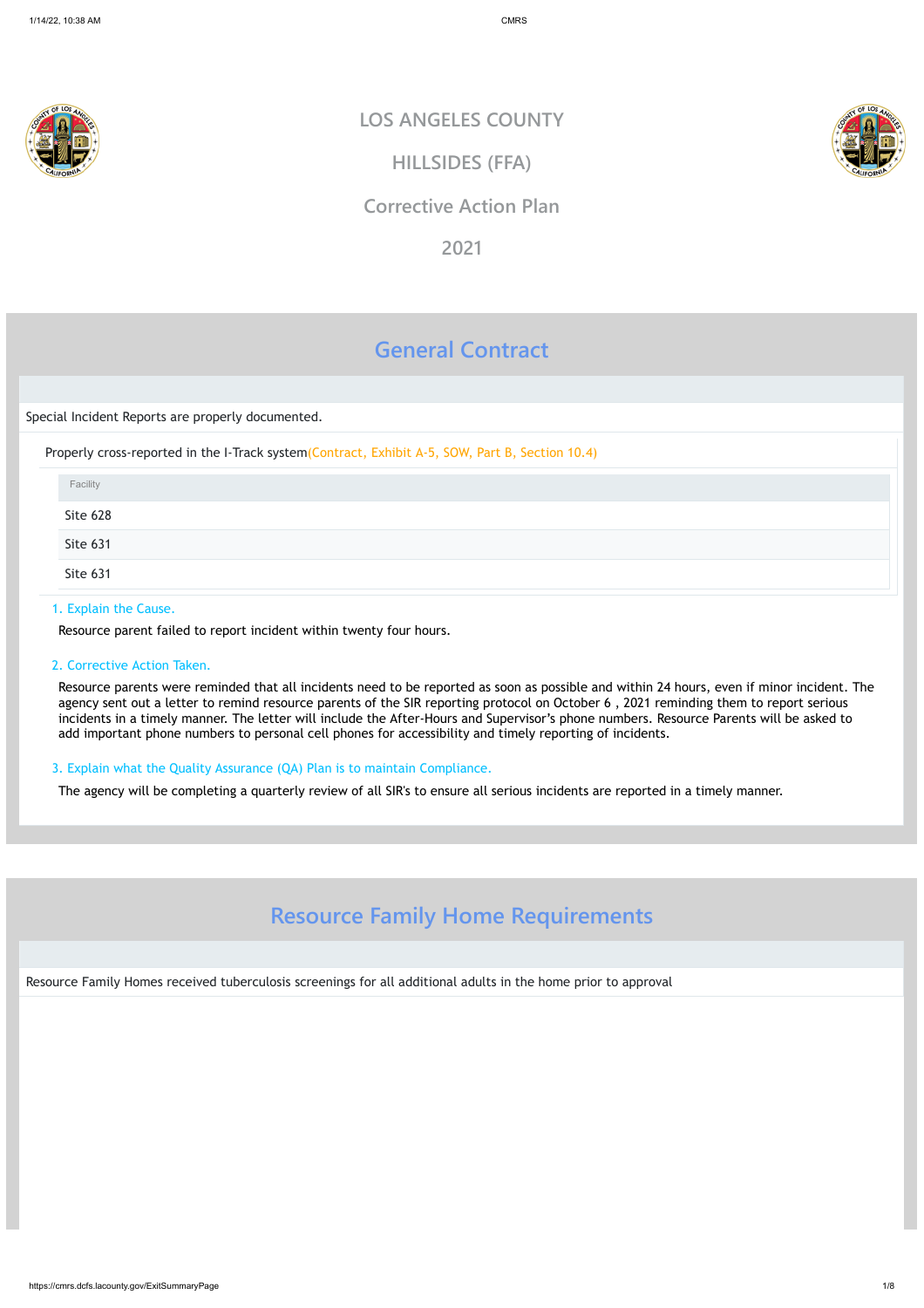#### 1. Explain the Cause.

TB clearance was not provided and there was no follow up by FCSW to submit TB Clearance.

#### 2. Corrective Action Taken.

The agency will ensure when approving a resource family, the alternative caregiver identified by the resource family will provide a copy of the TB Clearance before the alternative caregivers can have contact with the children.

#### 3. Explain what the Quality Assurance (QA) Plan is to maintain Compliance.

Assessor will review supporting documents when completing home evaluation which will include TB Clearance for identified alternative caregivers. Agency will use Extended Reach to maintain TB clearance on file for each resource family home.

# **Facility And Environment**

#### 15. Common areas were safe and well-maintained

15k. Disinfectants, cleaning solutions, poisons, firearms and other dangerous items are not accessible to childrenTitle 22 80087(g), 84067

#### 1. Explain the Cause.

| Facility |  |  |  |
|----------|--|--|--|
| Site 629 |  |  |  |

During home inspections, Resource Parent did not disclose to assigned FCSW that they had an air gun in the home. Resource family did not identify the air gun as a weapon.

### 2. Corrective Action Taken.

Home Inspection was completed on 8/20/21. FCSW verified that the air gun was no longer in the home. Resource family completed a new Weapons Agreement form. Resource family agreed in the future to to report any air gun, bb gun or weapon like objects to FCSW. Training Coordinator will review the Weapon Safety Agreement and Home Inspection during CAP training by October 29, 2021. The Training Coordinator will specifically address weapons and weapon like objects such as air guns, and bb guns.

| Facility |  |  |
|----------|--|--|
| Site 629 |  |  |

#### 3. Explain what the Quality Assurance (QA) Plan is to maintain Compliance.

Quality Assurance will internally audit Weapon Safety Agreements and Home Inspections Forms for compliance.



23. The NSPs were completed accurately and on time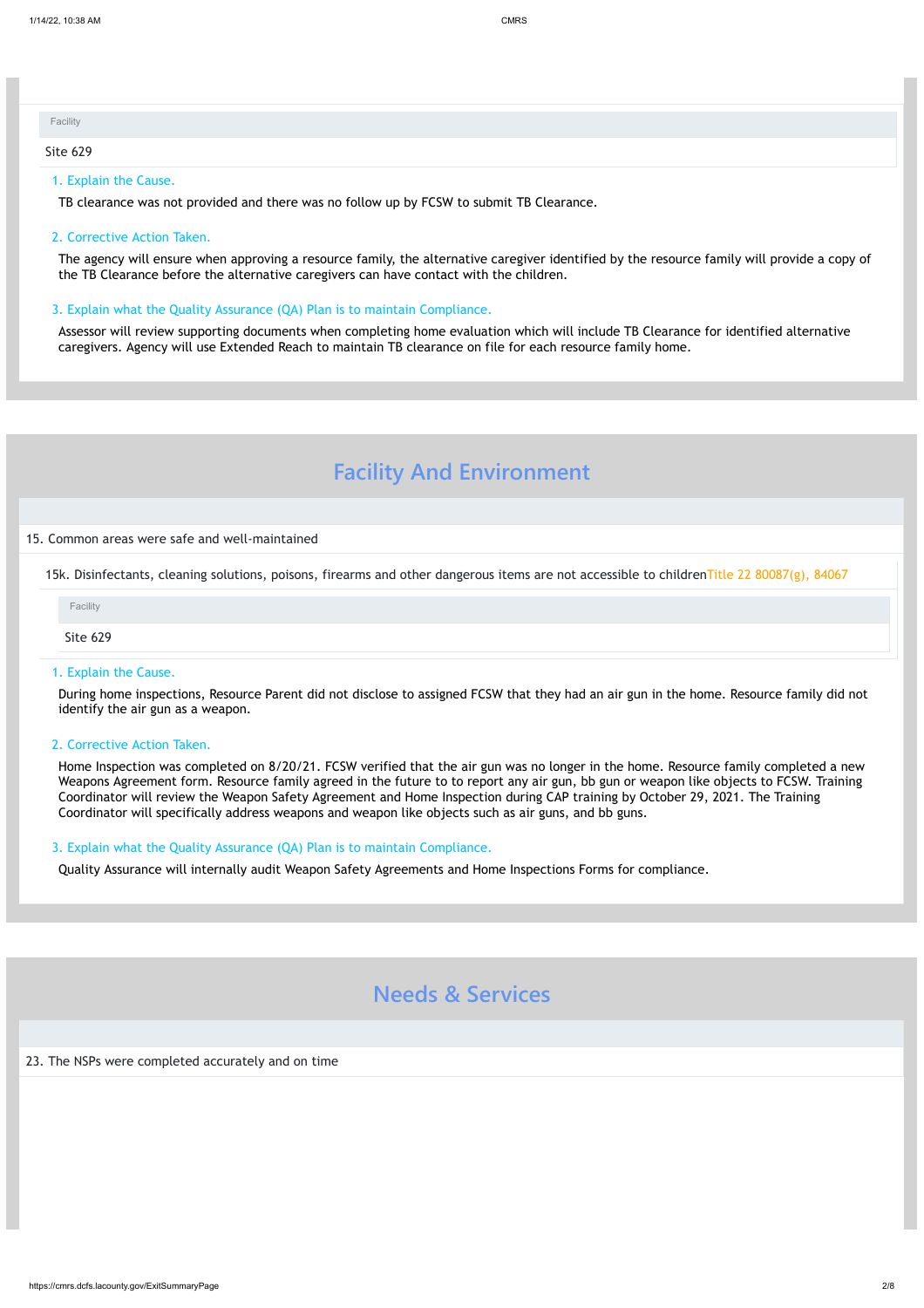https://cmrs.dcfs.lacounty.gov/ExitSummaryPage 3/8

#### 23b. Are comprehensive and accurate

## 23c. Included Case Plans and Concurrent Case Plan

## 1. Explain the Cause.

23b.FCSW's did not properly document barriers to reaching identified goals and reason for keeping the same goal. FCSW's did not develop comprehensive SMART goals. 23.c.FCSW did not document Concurrent Case Plan goal. FCSW did not follow up with request from CSW to include in the NSP.

#### 2. Corrective Action Taken.

The agency social workers will be trained on developing individualized, SMART goals that are comprehensive and document progress or barriers when a previously identified goals needs to be extended. NSP training will include documenting CASE Plans and Concurrent Case Plans with information pertaining to to the consultation including the date and method of communication. The Training Coordinator and FFA Supervisor will review SMART objectives and provide examples of SMART goals. Trainings will be completed by October 29, 2021 for both findings.

| Facility |  |
|----------|--|
| Site 629 |  |
| Site 628 |  |
| Site 628 |  |
| Site 631 |  |
| Site 631 |  |
| Site 628 |  |
| Site 628 |  |
| Site 629 |  |

| Facility |  |  |  |
|----------|--|--|--|
| Site 628 |  |  |  |
| Site 628 |  |  |  |

#### 3. Explain what the Quality Assurance (QA) Plan is to maintain Compliance.

Supervisors will review and approve NSP's that are individualized, SMART goals that are comprehensive and include barriers to meeting identified goals. Supervisor will provide feedback and required FCSW's to revise NSP's that are not comprehensive. Supervisors will ensure that Concurrent Case Plan is included in the NSP submitted for each child/youth.

27. NSPs for non-minor dependents are consistent with the Transitional Independent Living Program (TILP) plan, or the FFA has documented efforts to obtain the TILP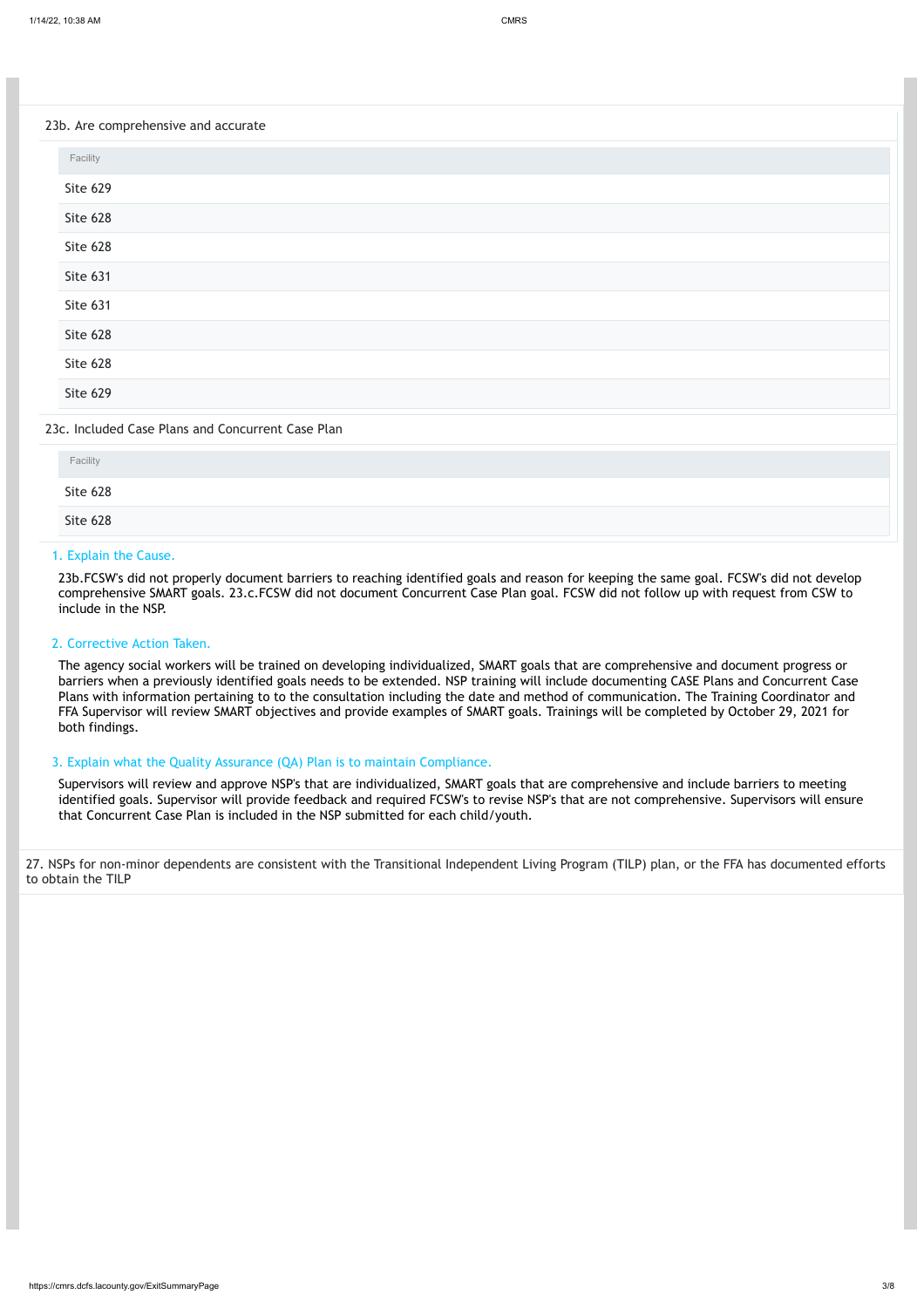#### 1. Explain the Cause.

FCSW's did not consistently request TILP plan from CSW therefore information was not documented nor included in the NSP's even though youth was 14 years old.

#### 2. Corrective Action Taken.

Agency social workers will be trained by October 29, 2021 on requesting copies of the DCFS Transition Independent Living Plan for each youth 14 years and older. They will be provided with training on the importance of TILP agreement. Supervisor's will review all NSP's and ensure TILP information is included in youth's NSP's. A copy of the TILP from the county will be kept in the youth's file. On August 31, 2021 and Sept 29, 2021, Delman Williams, Peer Recovery Support Specialist from Youth Moving On Program provided agency social workers a presentation on Independent Living Programs that include job readiness, housing, accessibility to resources such as computer labs for resume building and access to laundry facility and food pantries. Youth Moving On is a free program through Hillsides for Transition Age Youth. Agency social workers will be trained by October 29, 2021 on requesting copies of Transition Independent Living Plan for each youth 14 years and older. They will be provided with training on the importance of TILP agreement. Supervisor's will review all NSP's and ensure TILP information is included in youth's NSP's. A copy of the TILP from the county will be kept in the youth's file.

#### 3. Explain what the Quality Assurance (QA) Plan is to maintain Compliance.

Supervisors will review NSP's to ensure that TILP agreement are included in NSP's. If TILP agreement is not included, Supervisor will require FCSW to follow up and document efforts to obtain copy of TILP.

| Facility |  |
|----------|--|
| Site 628 |  |
| Site 631 |  |
| Site 631 |  |
| Site 628 |  |
| Site 629 |  |
| Site 628 |  |

# **Education and Independent Living Plan Services**

40. The FFA documented its efforts to provide eligible children with Youth Development Services (YDS)/Independent Living Program Services (ILP)/or vocational training programs, if appropriate, or documented barriers to acquiring services

#### 1. Explain the Cause.

FCSW did not facilitate or document efforts in facilitating youth's participating in YDS/ILP for youth 16 years and older. FCSW did not document efforts in ensuring youth have an individualized plan to learn basic living skills. FCSW did not request a copy of TILP.

## 2. Corrective Action Taken.

| Facility        |  |  |  |
|-----------------|--|--|--|
| Site 628        |  |  |  |
| <b>Site 628</b> |  |  |  |

On August 31, 2021 and Sept 29, 2021, Delman Williams, Peer Recovery Support Specialist from Youth Moving On Program provided agency social workers a presentation on Independent Living Programs that include job readiness, housing, accessibility to resources such as computer labs for resume building and access to laundry facility and food pantries. Youth Moving On is a free program through Hillsides for Transition Age Youth. Agency social workers will be trained by October 29, 2021 on requesting copies of TILP. Agency social workers will be provided with training on the importance of ILP/YDS services. They will also be provided with a copy of the ILP Coordinator's contact list as an additional resource. Supervisor's will review all NSP's and ensure county's TILP/YDS information is included in youth's NSP.

#### 3. Explain what the Quality Assurance (QA) Plan is to maintain Compliance.

Supervisors will review NSP's to ensure that DCFS TILP/YDS/ILP services are included in NSP's. If TILP/YDS services are not included, Supervisor will require FCSW to follow up and document efforts to receive copy of of services.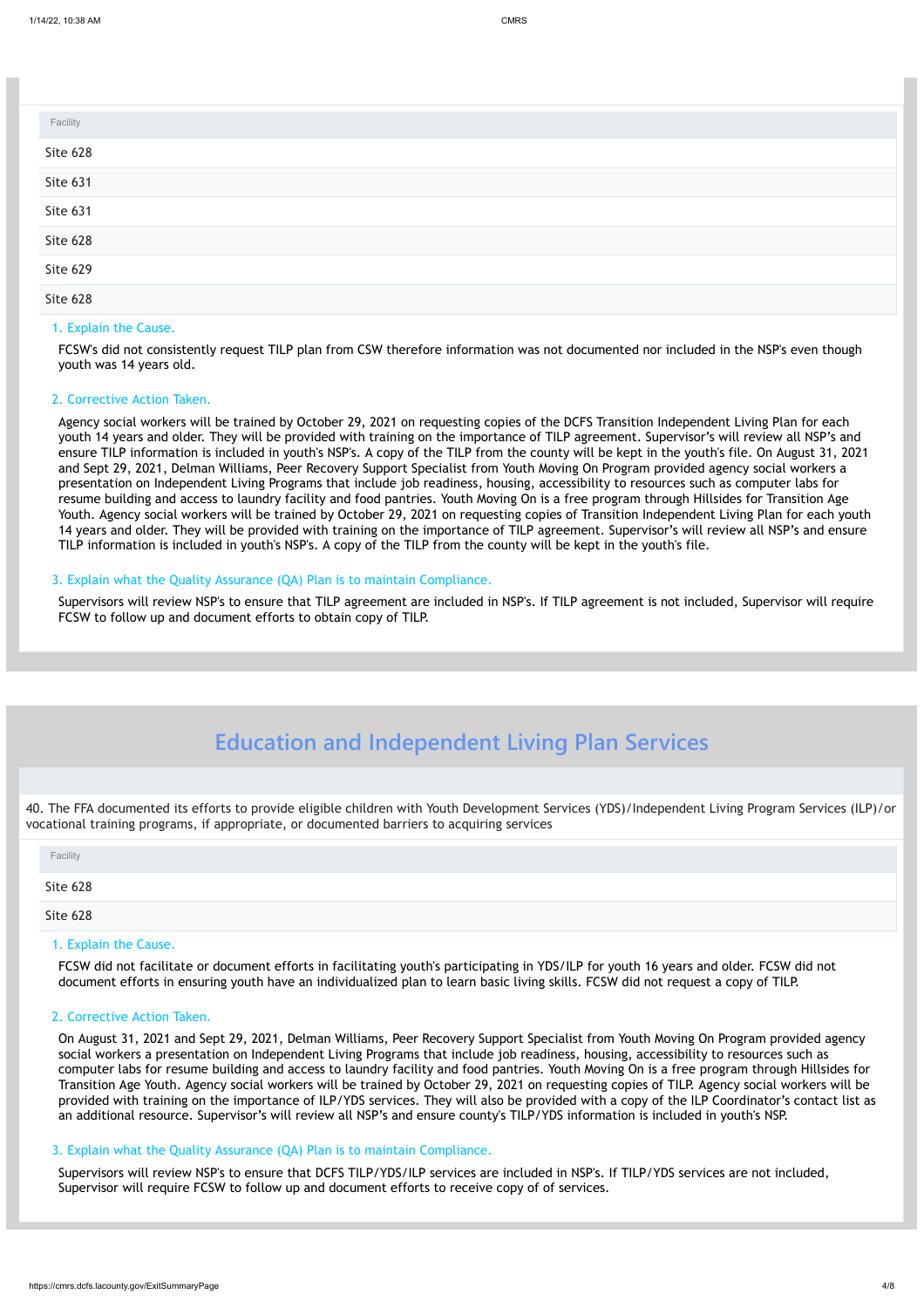https://cmrs.dcfs.lacounty.gov/ExitSummaryPage 5/8

# **Personal Rights**

### 56. Children are offered to participate in mentorship programs when applicable

#### 1. Explain the Cause.

FCSW failed to document discussions with youth regarding identifying and maintain important relationships biological or non-related family members to support lifelong connections and/or linkage to mentoring services.

## 2. Corrective Action Taken.

The foster care social workers attended a training on Promoting Placement Stability by the Los Angeles Department of Mental Health regarding the importance of supporting caregivers/children/youth with a trauma informed approach on maintaining placement stability and integrating community resources to aide in the process. The foster care social workers will continue to collaborate with the county, through CFT meetings, to assist the child with identifying, developing, and maintaining important relationships with immediate/extended family/non related family members. Social workers will obtain additional training on documenting efforts to identify biological or nonrelated family members to support lifelong connections and offer linkage to mentorship in the community that will help youth prepare for transition from foster care to independent living by October 29, 2021.

| Facility |  |  |
|----------|--|--|
| Site 628 |  |  |
| Site 628 |  |  |
| Site 628 |  |  |
| Site 628 |  |  |

# 3. Explain what the Quality Assurance (QA) Plan is to maintain Compliance.

Supervisors will discuss identified adults with FCSW and/or linkage to mentorship services for youth during individual supervision with FCSW.

# **Personal Needs**

63. The FFA ensures that children are encouraged and supported by the RFPs in keeping a life-book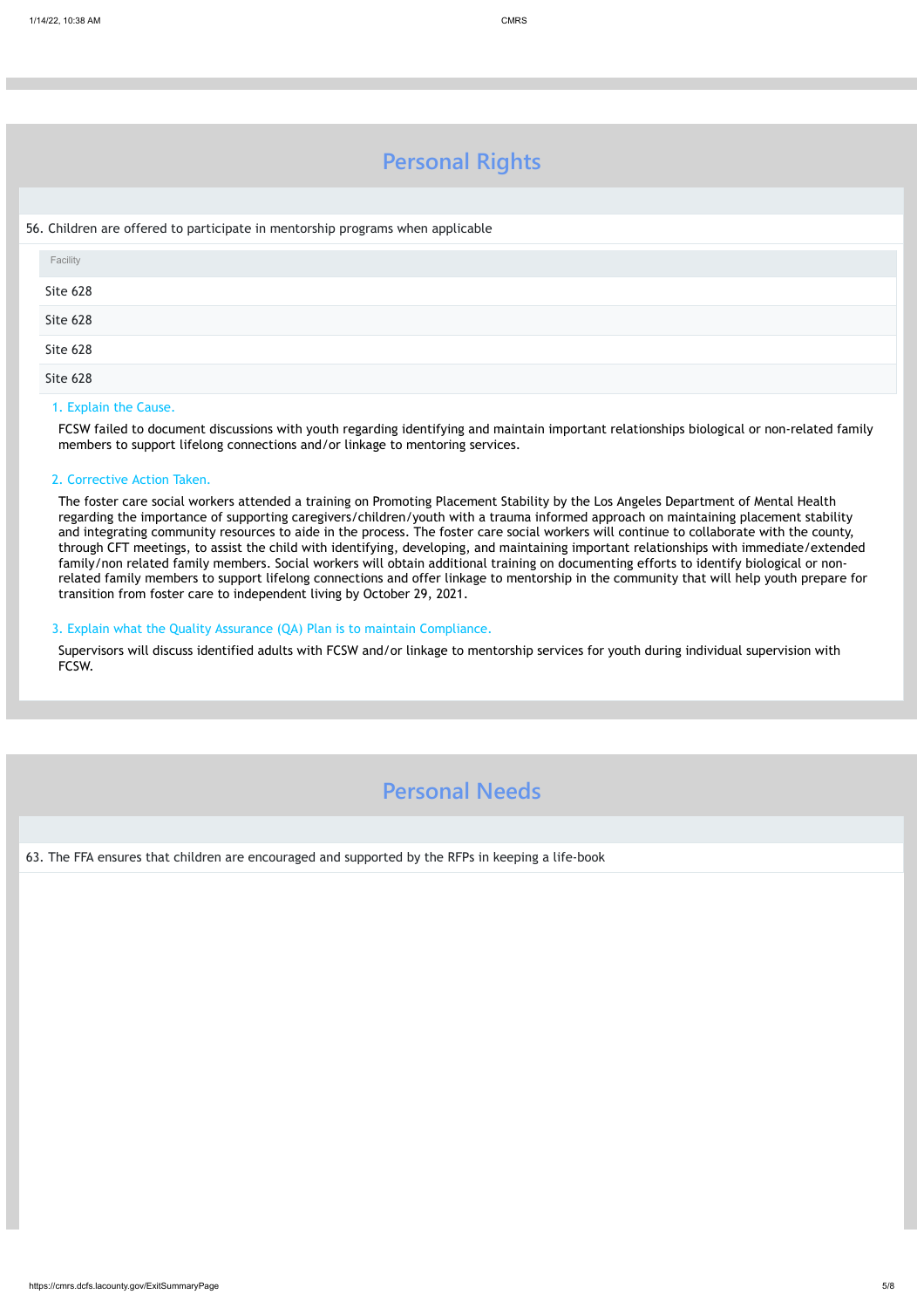https://cmrs.dcfs.lacounty.gov/ExitSummaryPage 6/8

#### 1. Explain the Cause.

Each resource family is provided with a starter Life Book that has coloring books and questions for the child/youth to complete together. Resource Parents did not keep up or maintain the life book provided to them by the agency documenting child/youth's milestones with pictures or certificates important to the child.

## 2. Corrective Action Taken.

| Facility |  |
|----------|--|
| Site 628 |  |
| Site 628 |  |
| Site 628 |  |
| Site 628 |  |
| Site 628 |  |
| Site 631 |  |
| Site 631 |  |
| Site 628 |  |

FCSW's will meet with Resource Parents and review the importance of maintaining a life book for each child to document their milestones with pictures, drawings, certificates or memorabilia important to the child. FCSW's will have resource parents sign agreement to complete a life book for each child under their care by October 29, 2021.

#### 3. Explain what the Quality Assurance (QA) Plan is to maintain Compliance.

Supervisors to inquire during individual supervision regarding the progress of life books for each child on FCSW's case loads.

#### 69. Children reported receiving all allowances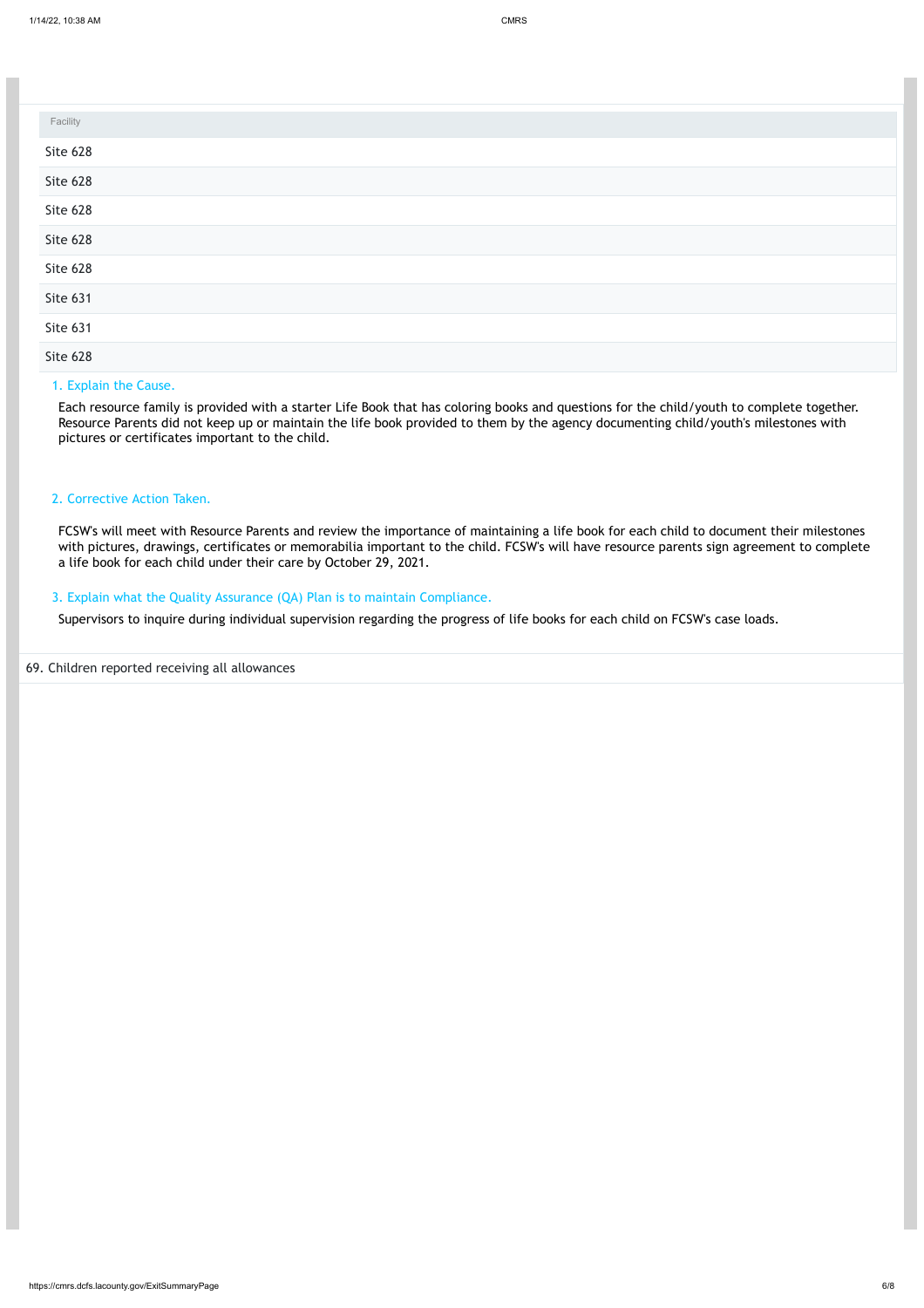# 1. Explain the Cause.

A lump sum was given to youth when they requested a monthly allowance in place of a weekly allowance. FCSW did not document appropriately when youth requested to save for a special hair cut.

# 2. Corrective Action Taken.

| 69a. Children reported receiving the minimum weekly allowances      |
|---------------------------------------------------------------------|
| Facility                                                            |
| <b>Site 629</b>                                                     |
| Site 629                                                            |
| Site 628                                                            |
| Site 628                                                            |
| Site 628                                                            |
| Site 628                                                            |
| Site 628                                                            |
| Site 631                                                            |
| Site 631                                                            |
| Site 628                                                            |
| 69b. Children are free to spend allowances on appropriate purchases |
| the control of the con-                                             |

Agency will train social workers on ensuring youth get full amount of allowance when youth requests weekly allowance in a lump sum and document differences between 4-week and 5-week monthly allowance amounts. Agency social workers will document specific requests by youth and ensure full allowance amount is distributed to youth. Agency social workers will be retrained on appropriately documenting when a youth would like to save money for special clothing items, tools, and other individual property above the basic services to be provided by the Resource Parents. Agency social workers will review allowance protocols and documentation in training by October 29, 2021. Allowance was reimbursed to the following youth: Child # 7 \$ 30.40, Child # 8 \$78.00, Child # 6 \$78.00, Child # 5 \$78.00, Child # 1 \$108.00, Child # 4 \$108.00, Child # 9 \$78.00, Child # 10 \$65.00, Child # 3 \$65.00 on October 14, 2021. Child # 2 was issued a check for \$65.00 and FCSW is awaiting for CSW to provide address for check to be mailed out as child has been discharged from foster care. Agency social worker utilized this opportunity to facilitate a discussion about the youth opening a bank account and saving money for the future.

| Facility |  |  |  |
|----------|--|--|--|
| Site 628 |  |  |  |
|          |  |  |  |

# 3. Explain what the Quality Assurance (QA) Plan is to maintain Compliance.

Supervisor will review documentation when youth expresses wanting to receive a monthly lump sum in place of a weekly sum. Supervisor will review monthly log to ensure details of week by week amount is included in the lump sum.

# **Personnel Files**

78. Personnel are receiving annual on-going trainings as defined in the SOW and ILS